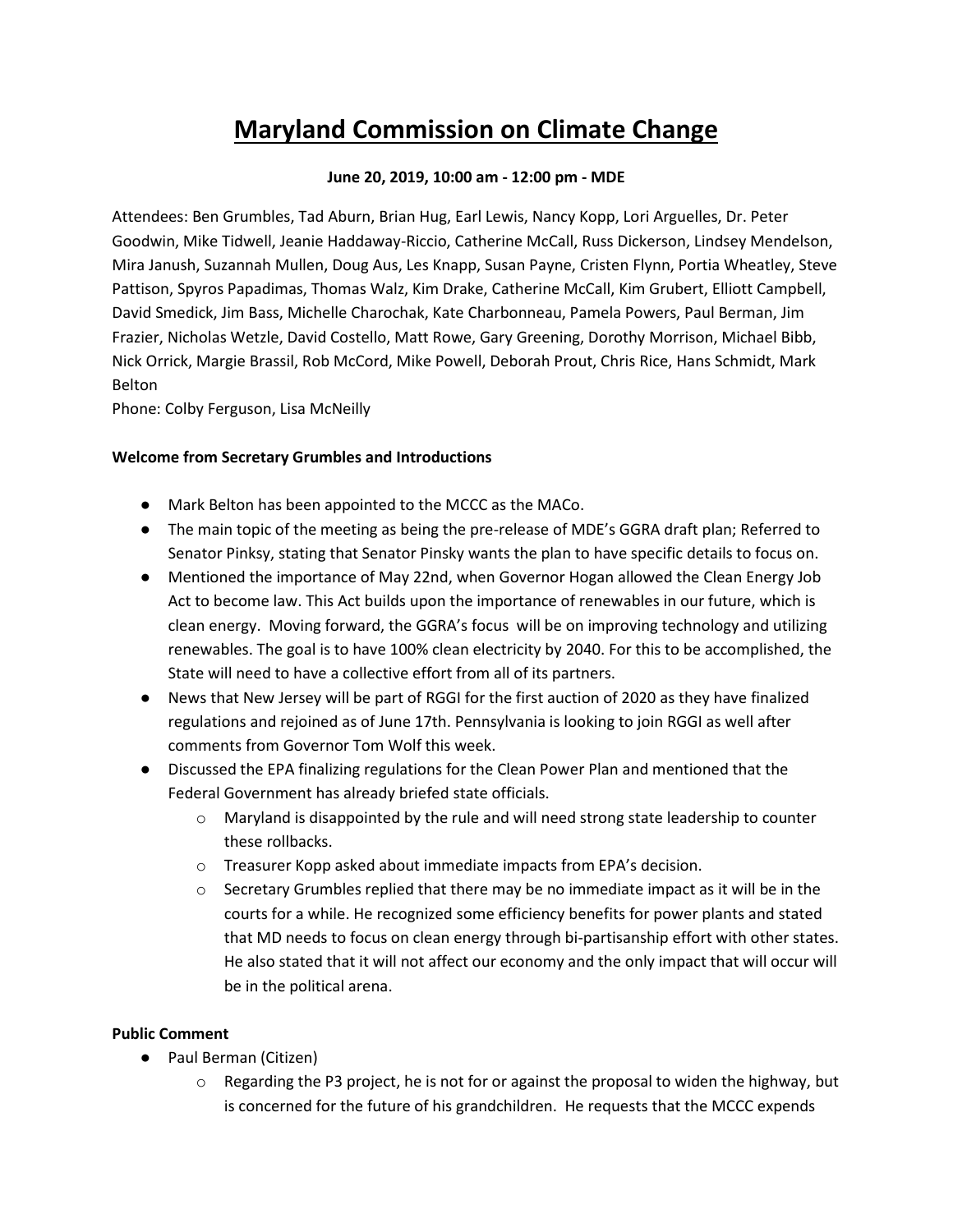energy and resources to make sure the project is implemented effectively and mentioned the plan has to be resilient as well as focus on reducing emissions from vehicular traffic.

- David Costello
	- $\circ$  Expressed disappointment that the Draft Plan is six months late, as he was excited about the contents of the report. Mentioned that we need to take a look at the impact of fugitive methane and he is glad that the 2017 inventory was released, but he is worried about the uptake in emissions. He is suspicious of transportation factors and would like the commission to look at inventory emissions due to federal rollbacks.
- Nick Maury (PG resident and former Mechanical Engineer at the Naval Research Laboratory)
	- $\circ$  He does not think that adding more highways will be beneficial overall, despite traffic concerns; he believes that the building of the roadways themselves will cause more emissions. He stated we need to draw more attention to reduce traffic and have our citizens drive less.
- Lindsey Mendelson ( Sierra Club)
	- She is concerned with the highway proposal going forward without an environmental statement. She thinks that before the project progresses it should be halted and a more comprehensive analysis guided by climate science should be performed.
- Maria Janice (Rising senior at the University of Maryland)
	- She thinks that the highway will cost too much and will have to be renovated in 15 years, and will require a larger scale of repairs in 30 years. Climate change impacts will need to be considered since road emissions will increase.
- Susanna Mullen (Our Revolution Maryland)
	- Our Revolution Maryland strongly opposes the highway plan and this expansion may lead to more cars on the road. Stated that they do not yet know the extent of our environmental or economic impact. They would like the State to look into more and/or better public transit options.
- Doug Haas (Towson Resident)
	- He stated that he is here for the highway expansion as well, and believes it will increase emissions from our transportation sector.
	- Stated that the increased number of cars on the road will lead to more total Vehicle Miles Traveled, and that the emissions from greater VMT will counteract any savings we achieve from reducing idling.
- David Smedick (Sierra Club)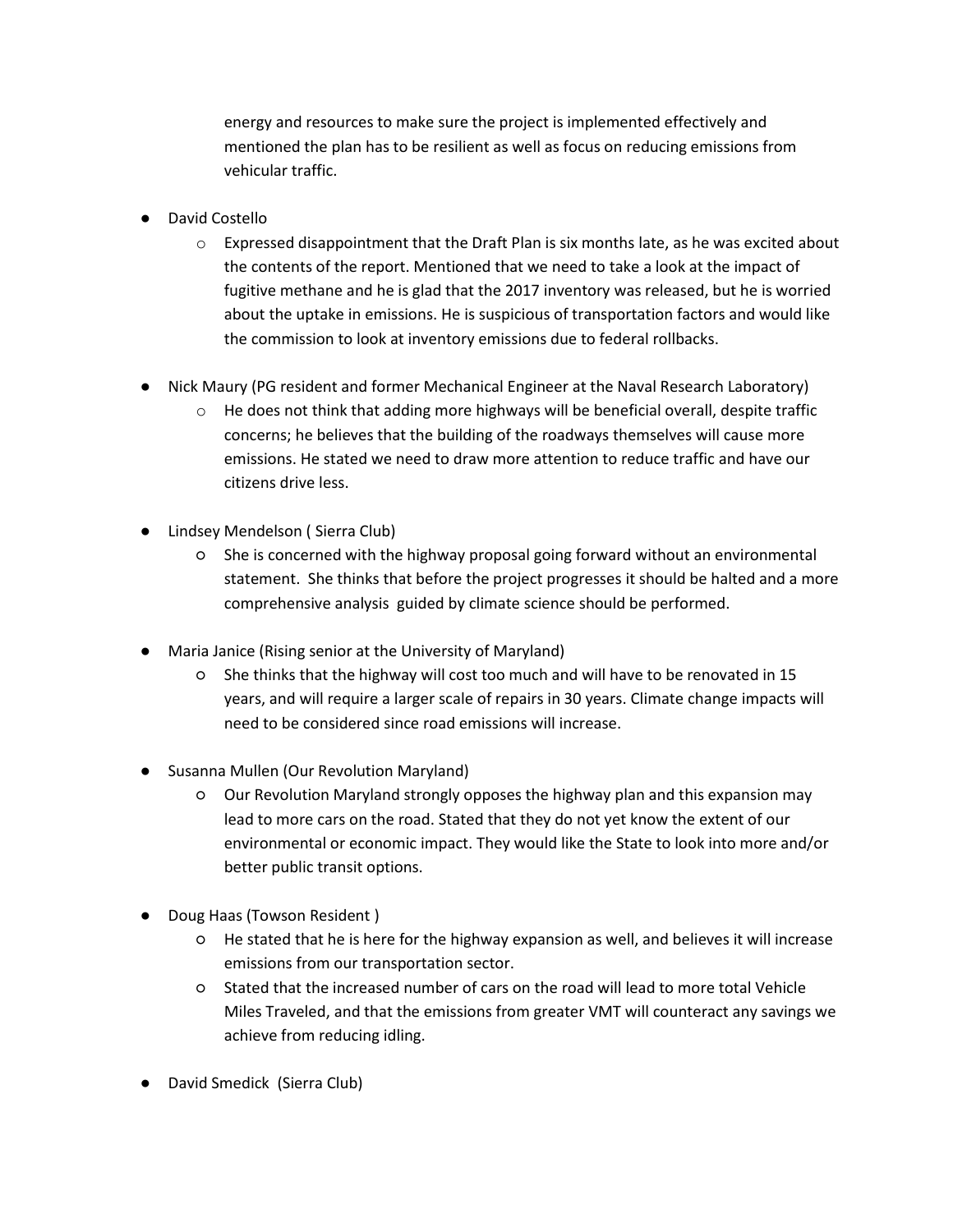- He believes that our draft being six months too late is hampering public engagement. He would like to see more public engagement on the draft plan.
- He continued, mentioning the goal of 100% clean energy by 2040. He stressed that we cannot just talk about how to accomplish clean energy; we need to talk about fossil fuel free electricity sector and specifically plan for how to deal with the transition off of coal and natural gas.
- Secretary Grumbles
	- $\circ$  In response to the transportation concerns, he mentioned that MD needs a systems approach which has been an important component of the Hogan Administration. MDOT and MDE have been putting a lot of time and effort on a cap and invest program modeled off of RGGI. On July 30th there will be a regional public meeting with 12 states involved held in Baltimore.

## **Update & Discussion: Working Group Activities**

- ECO Lisa Nissley (refer to Working Group Update PowerPoint)
	- $\circ$  Treasurer Kopp asked about how to better get the climate change message out to the public?
	- $\circ$  Lisa responded that MD is attempting to have climate change information in places where people are already meeting such as schools, MVA, etc, as well as to have this information accessible online.
	- $\circ$  Secretary Grumbles responded by saying that Governor Hogan is very supportive of the MCCC reaching out to the public and mentioned the importance of the Climate Leadership Academy.
- STWG -Dr. Peter Goodwin and Russ Dickerson (refer to Working Group Update PowerPoint)
	- $\circ$  Dr. Goodwin stated they were also awaiting release of GGRA plan draft. They have some concerns about rising sea levels, more precipitation in future, and impacts on human health.
	- $\circ$  Mentioned that the saltwater intrusion plan has been drafted and that they have already begun discussions on the potential emissions from highway expansion.
	- $\circ$  Russ Dickerson spoke to the fact that he has found substantially more methane in many of the inventories while , in contrast, the carbon dioxide inventories have been more consistent.
	- $\circ$  Secretary Grumbles mentioned Blue Carbon and that MD need to develop strategies for improving coastal wetland conservation and resilience. These need to be put on the table in regional discussions.
- ARWG -Jeanie Haddaway-Riccio and Catherine McCall (refer to Working Group Update PowerPoint)
	- $\circ$  They stated they are proud of the Climate Leadership Academy which has garnered lots of interest. They informed the Commission they met May 20th with UMCES to discuss metrics for tracking process, where they got advice about setting milestones and report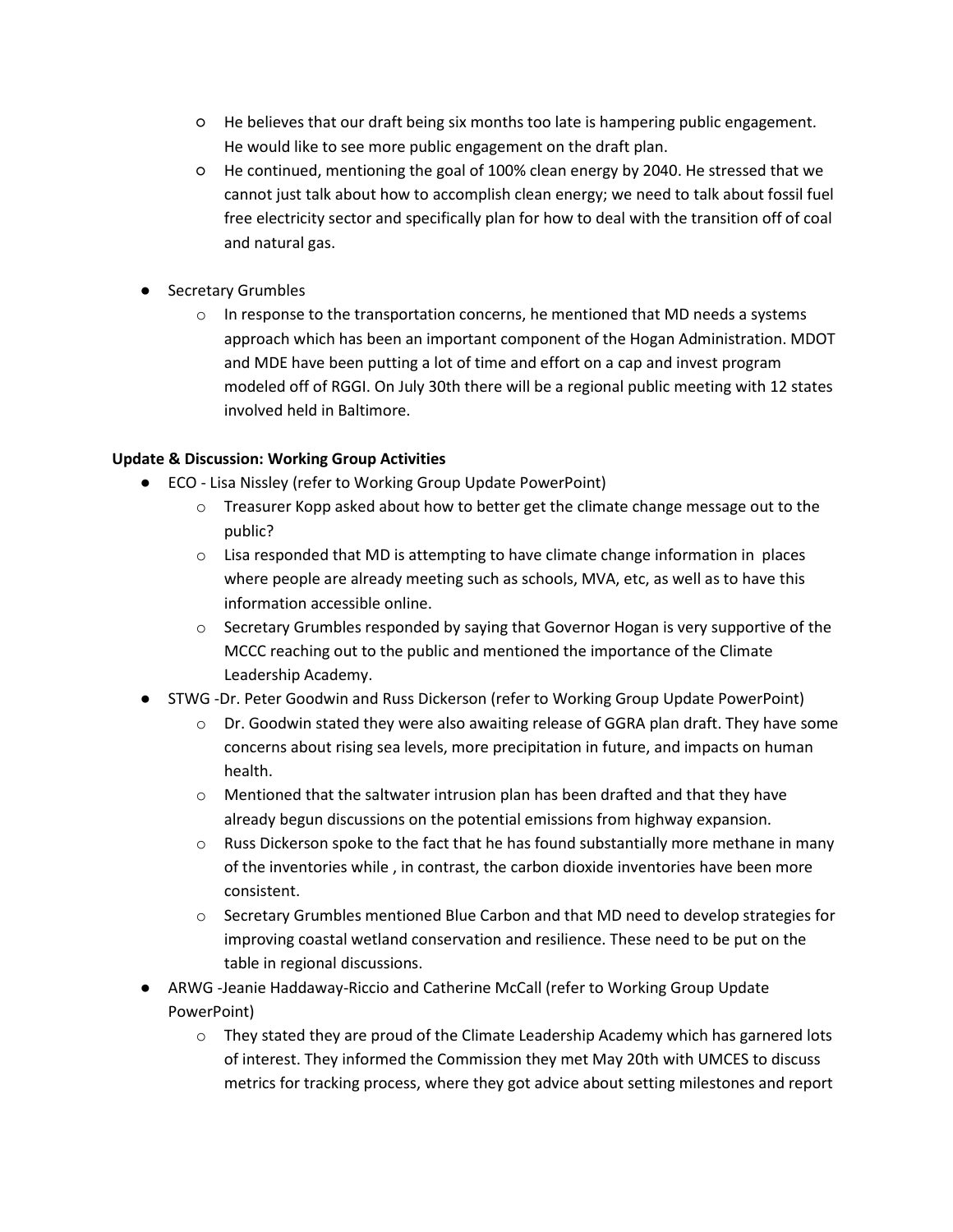cards. They highlighted the fact that they are a decade past their prepared adaptation targets.

- MWG -Tad Aburn (refer to Working Group Update PowerPoint)
	- o Discussed the importance of well attended meetings with outpouring of public input where experts give opinions on important issues and then answer questions. MDOT gave a webinar/training session on May 6th and a formal MWG session on transportation will be held on August 13th. July 16th will be a briefing on the GGRA plan and July 30th will focus on the energy sector. He is open to adding more priorities after the GGRA update. Highlighted two initiatives on methane: the first being methane from compressors stations (4th stakeholder meeting on the 28th) and the second is working with Russ Dickerson and the STWG on landfill methane releases. Work is also to be done on HFC reductions as well as new regulations for RGGI. Anticipating questions about the GGRA Draft Plan's length, he mentioned it will cover many smaller topics, including partnerships with local communities and Idle Free MD.
		- Correction: July 30th meeting is cancelled. MWG meetings will take place on Future MWG meetings will take place on July 16th, August 1st, and August 13th on GGRA, Energy, and Transportation, respectively.
	- o Lori Argulles asked about land use conservation.
	- $\circ$  Tad Aburn responded by saying this is one of the issues that we want to look at, it needs to be fully planned, but this is not at the top of our priority list.
	- o Secretary Grumbles responded that DNR and MDA are concerned with Healthy and Natural Work Lands.

# **Discussion: GGRA Update**

- Brian Hug and Luke Wisniewski (refer to GGRA Draft Plan Overview PowerPoint)
	- In regard to where 2017 numbers are, Brian stated they have not been released due to the federal government shutdown.
	- Luke Wisniewski mentioned that CARES (the Clean and Renewable Energy Standard) will help us open up to new technology.
	- The main discussion centered on Treasurer Kopp's concerns that the plan did not do enough to address our future goal of 80% reduction by 2050 (See line graph in presentation).
		- Brian and Luke clarified the plan was designed to achieve our 2030 goals. It does not, and was not intended to, lay out specific steps and measures past 2030. In light of this, the plan does not lock us out of future reductions options. It was NOT designed as a short-term solution that will hamper our efforts in the future. Future reductions opportunities will also be affected by new, emerging technologies.
	- It was noted that the plan should substantially increase job opportunities. Most, but certainly not all, are attributed to transportation based jobs (See graph in presentation).
	- Moving forward, the plan will go through a full interagency review and then will be released to the public for comment.